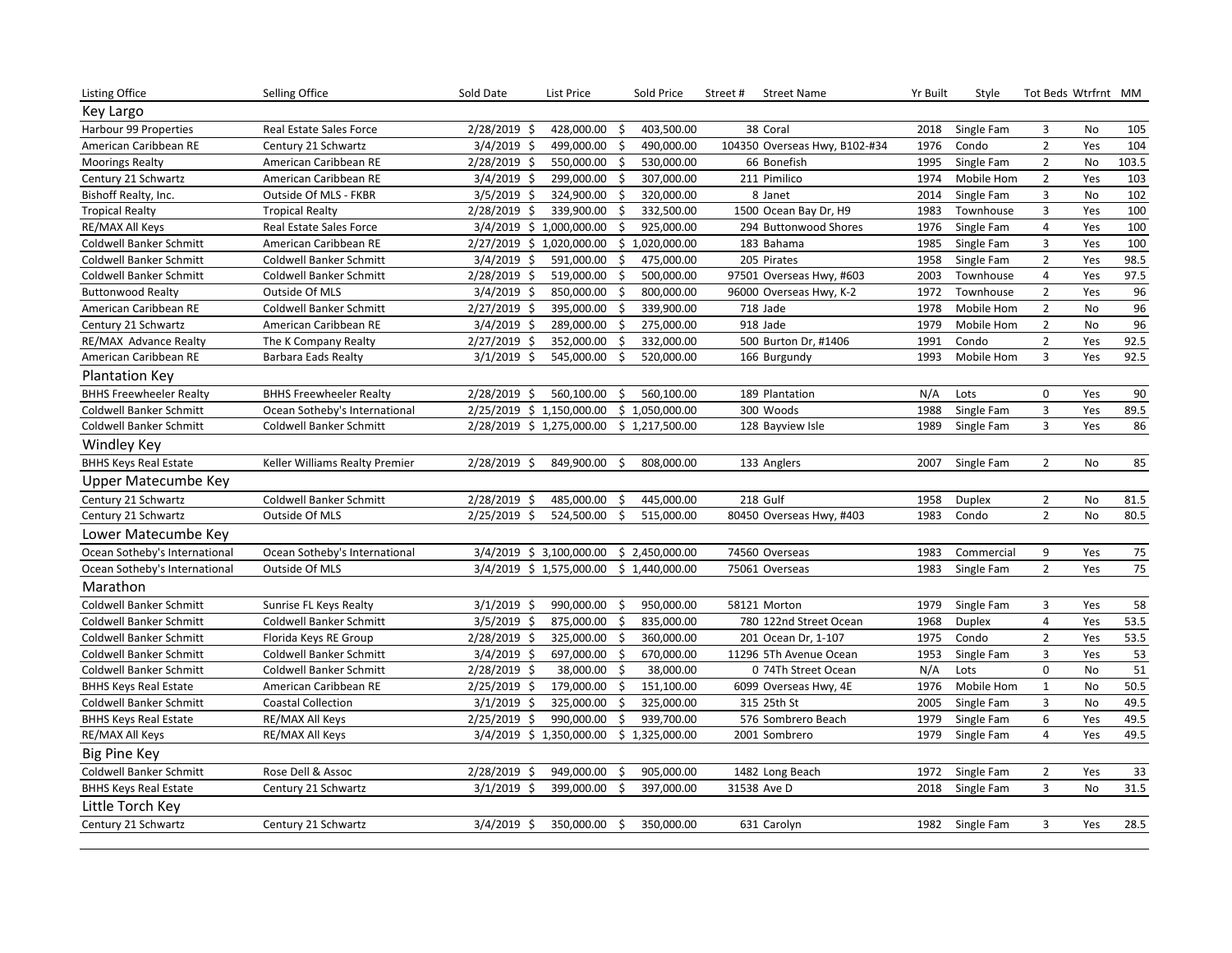| Ramrod Key                              |                                         |                                                                                                           |                |           |                 |
|-----------------------------------------|-----------------------------------------|-----------------------------------------------------------------------------------------------------------|----------------|-----------|-----------------|
| <b>Internet Realty</b>                  | <b>Internet Realty</b>                  | 3/1/2019<br>899,000.00<br>850,000.00<br>281 Indies<br>Single Fam<br>Ŝ.<br>Ŝ.<br>1987                      | 5              | Yes       | 27.5            |
| <b>Coastal Collection</b>               | <b>Coldwell Banker Schmitt</b>          | $3/4/2019$ \$<br>316,000.00<br>300,000.00<br>27359 Jamaica<br>1995<br>Single Fam<br>Ś                     | $\mathsf 3$    | Yes       | 27.5            |
| <b>Royal Palms Realty</b>               | <b>Coastal Collection</b>               | 2/28/2019 \$<br>375,000.00<br>Ŝ.<br>358,500.00<br>343 Les Rohde<br>1990<br>Single Fam                     | $\overline{2}$ | Yes       | 27              |
| <b>Preferred Properties</b>             | <b>Preferred Properties</b>             | $3/4/2019$ \$<br>435,000.00<br>\$<br>435,000.00<br>27116 Shannahan<br>2006<br>Single Fam                  | 3              | No        | $27$            |
| Summerland Key                          |                                         |                                                                                                           |                |           |                 |
| Coldwell Banker Schmitt                 | <b>Preferred Properties</b>             | Off Shore<br>175,000.00<br>185,500.00 4 A/K/A E Little Knock-Em Down Key<br>1984<br>$2/28/2019$ \$<br>\$. | 1              | Yes       | 25              |
| <b>Coldwell Banker Schmitt</b>          | <b>Coldwell Banker Schmitt</b>          | 2/28/2019 \$<br>487.000.00<br>Ŝ.<br>461.500.00<br>27 Lake<br>1956<br>Single Fam                           | 3              | Yes       | 25              |
| Cudioe Key                              |                                         |                                                                                                           |                |           |                 |
| <b>Waterfront Keys Realty</b>           | <b>Waterfront Keys Realty</b>           | $3/1/2019$ \$<br>298,000.00<br>295,000.00<br>701 Spanish Main Dr #441<br>1978<br>Mobile Hom<br>-S         | $\overline{2}$ | Yes       | 23              |
| A Key Real Estate                       | A Key Real Estate                       | $3/1/2019$ \$<br>475,000.00<br>\$<br>450,000.00<br>22976 Overseas<br>2003<br>Commercial                   | 0              | No        | $\overline{23}$ |
| <b>Waterfront Keys Realty</b>           | <b>Waterfront Keys Realty</b>           | 2/28/2019 \$<br>355,000.00<br>Ŝ.<br>325,000.00<br>701 Spanish Main Dr, #155<br>N/A<br>Lots                | $\mathsf 0$    | Yes       | 23              |
| Coldwell Banker Schmitt                 | <b>Coastal Collection</b>               | $2/28/2019$ \$<br>425,000.00<br>\$<br>425,000.00<br>23055 Tarpon<br>1984<br>Single Fam                    | $\mathsf 3$    | Yes       | $\overline{23}$ |
| Waterfront Keys Realty Inc.             | <b>Waterfront Keys Realty</b>           | $3/1/2019$ \$<br>129,900.00<br>Ŝ.<br>110,000.00<br>701 Spanish Main Dr, #20<br>N/A<br>Lots                | 0              | <b>No</b> | 23              |
| <b>BHHS Keys Real Estate</b>            | <b>BHHS Keys Real Estate</b>            | $3/1/2019$ \$<br>785,000.00<br>\$<br>785,000.00<br>1987<br>Single Fam<br>22836 Port Royal                 | $\overline{2}$ | Yes       | 23              |
| Sugarloaf Key                           |                                         |                                                                                                           |                |           |                 |
| <b>BHHS Knight &amp; Gardner Realty</b> | <b>BHHS Knight &amp; Gardner Realty</b> | $3/1/2019$ \$<br>527,000.00<br>481,000.00<br>862 Loggerhead<br>1988<br>Single Fam<br>\$.                  | 3              | Yes       | 19.5            |
| <b>Coldwell Banker Schmitt</b>          | Truman & Co.                            | $3/5/2019$ \$<br>629,000.00<br>\$<br>585,000.00<br>73 Sugarloaf<br>1975<br>Single Fam                     | 3              | Yes       | 17              |
| Coldwell Banker Schmitt                 | Outside Of MLS                          | \$1,400,000.00<br>2/25/2019 \$ 1,499,000.00<br>310 Point<br>Single Fam<br>1990                            | 3              | Yes       | 17              |
| Saddlebunch Key                         |                                         |                                                                                                           |                |           |                 |
| Century 21 Schwartz                     | Outside Of MLS                          | 2/28/2019 \$<br>550,000.00<br>\$<br>540,000.00<br>14 Shore<br>2018<br>Single Fam                          | 3              | Yes       | 15              |
| Shark Key                               |                                         |                                                                                                           |                |           |                 |
| Truman & Co.                            | <b>Coastal Collection</b>               | 2/28/2019 \$ 1,395,000.00<br>\$1,325,000.00<br>4 Cannon Royal<br>1989<br>Single Fam                       | 3              | Yes       | 11              |
| <b>Big Coppitt Key</b>                  |                                         |                                                                                                           |                |           |                 |
| <b>BHHS Knight &amp; Gardner Realty</b> | <b>BHHS Knight &amp; Gardner Realty</b> | 2/28/2019 \$<br>715,000.00<br>\$<br>700,000.00<br>501 Overseas<br>1974<br>Commercial                      | $\mathbf 0$    | <b>No</b> | 10              |
| <b>Stock Island</b>                     |                                         |                                                                                                           |                |           |                 |
| <b>BHHS Knight &amp; Gardner Realty</b> | Ocean Sotheby's International           | $3/1/2019$ \$<br>450,000.00<br>415,000.00<br>Slip<br>\$<br>5950 Peninsular Ave, #668<br>N/A               | 0              | Yes       | 5               |
| Coldwell Banker Schmitt                 | <b>Coldwell Banker Schmitt</b>          | $3/1/2019$ \$<br>149,000.00<br>Ŝ.<br>130,000.00<br>6800 Maloney Ave, #105<br>1979<br>Mobile Hom           | $\mathbf 1$    | <b>No</b> | $\sqrt{5}$      |
| Keller Williams KW Compass              | Bascom Grooms Real Estate (KW)          | 2/26/2019 \$<br>395,000.00 48D<br>425,000.00<br>Ŝ.<br>11th<br>1974<br>Single Fam                          | $\overline{3}$ | No        | 5               |
| <b>Key West</b>                         |                                         |                                                                                                           |                |           |                 |
| RE/MAX Keys Connection                  | <b>BHHS Keys Real Estate</b>            | 2/28/2019 \$<br>519,000.00<br>489,500.00<br>1405 18Th<br>\$<br>1968<br>Single Fam                         | 3              | No        | $\overline{4}$  |
| Keller Williams KW Compass              | Keller Williams KW Compass              | $3/4/2019$ \$<br>599,000.00<br>\$<br>580,000.00<br>3712 Pearlman<br>1983<br>Single Fam                    | 3              | <b>No</b> | $\overline{4}$  |
| Keller Williams KW Compass              | Coldwell Banker Schmitt                 | 350,000.00<br>2/28/2019 \$<br>359,000.00<br>Ŝ.<br>46 Merganser<br>1995<br>Townhouse                       | $\overline{2}$ | No        | 4               |
| <b>BHHS Knight &amp; Gardner Realty</b> | <b>Royal Palms Realty</b>               | $3/4/2019$ \$<br>699,000.00<br>660,000.00<br>Multi-Unit<br>\$<br>1320 6Th<br>1961                         | $\overline{4}$ | <b>No</b> | $\mathsf 3$     |
| Key West Properties                     | <b>Key West Properties</b>              | $3/1/2019$ \$<br>275,000.00<br>275,000.00<br>3312 Northside Dr, #215<br>Ś.<br>1980<br>Condo               | $\overline{2}$ | <b>No</b> | 3               |
| Key West Properties                     | <b>Key West Properties</b>              | $3/1/2019$ \$<br>275,000.00<br>\$<br>275,000.00<br>3312 Northside Dr, #613<br>1980<br>Condo               | $\overline{2}$ | No        | 3               |
| <b>BHHS Knight &amp; Gardner Realty</b> | RE/MAX Keys Connection                  | $3/4/2019$ \$<br>625,000.00<br>610,000.00<br>1414 Von Phister<br>1973<br>Ŝ.<br>Single Fam                 | 3              | No        | $\overline{2}$  |
| Keller Williams KW Compass              | Truman & Co.                            | 2/28/2019 \$<br>529,000.00<br>\$<br>475,000.00 Vacant<br>N/A<br>Georgia<br>Lots                           | $\mathbf 0$    | <b>No</b> | $\overline{2}$  |
| Coldwell Banker Schmitt                 | Coldwell Banker Schmitt                 | $3/1/2019$ \$<br>491,000.00<br>\$<br>484,000.00<br>1901 Roosevelt Blvd, #202E<br>1984<br>Condo            | $\mathbf{1}$   | Yes       | $\overline{2}$  |
| Rob Severin Real Estate Co              | Truman & Co.                            | 3/5/2019 \$ 1,595,000.00<br>\$1,525,000.00<br>1214 Seminary<br>1938<br>Single Fam                         | $\sqrt{4}$     | <b>No</b> | $\overline{2}$  |
| Ocean Sotheby's International           | <b>BHHS Knight &amp; Gardner Realty</b> | $3/5/2019$ \$<br>649,000.00<br>\$<br>649,000.00<br>1605 Catherine<br>1952<br>Single Fam                   | 3              | No        | $\overline{2}$  |
| <b>Preferred Properties</b>             | <b>BHHS Knight &amp; Gardner Realty</b> | 3/1/2019 \$ 1,169,000.00<br>\$1,149,000.00<br>1501 Pine<br>2008<br>Single Fam                             | $\overline{2}$ | No        | $\overline{2}$  |
| Coldwell Banker Schmitt                 | Coldwell Banker Schmitt                 | 2/28/2019 \$ 1,189,000.00<br>1224 Johnson<br>1953<br>\$1,175,000.00<br>Single Fam                         | 3              | No        | $\overline{2}$  |
| Century 21 Schwartz                     | Last Key Realty                         | 2/28/2019 \$3,562,500.00<br>522 Emma<br>1997<br>\$3,300,000.00<br>Single Fam                              | 5              | No        | $\mathbf 1$     |
| <b>Preferred Properties</b>             | <b>Preferred Properties</b>             | 799,999.00<br>\$<br>1923 Single Fam<br>$2/28/2019$ \$<br>700,000.00<br>533 Petronia                       | $\overline{3}$ | <b>No</b> | $\mathbf{1}$    |